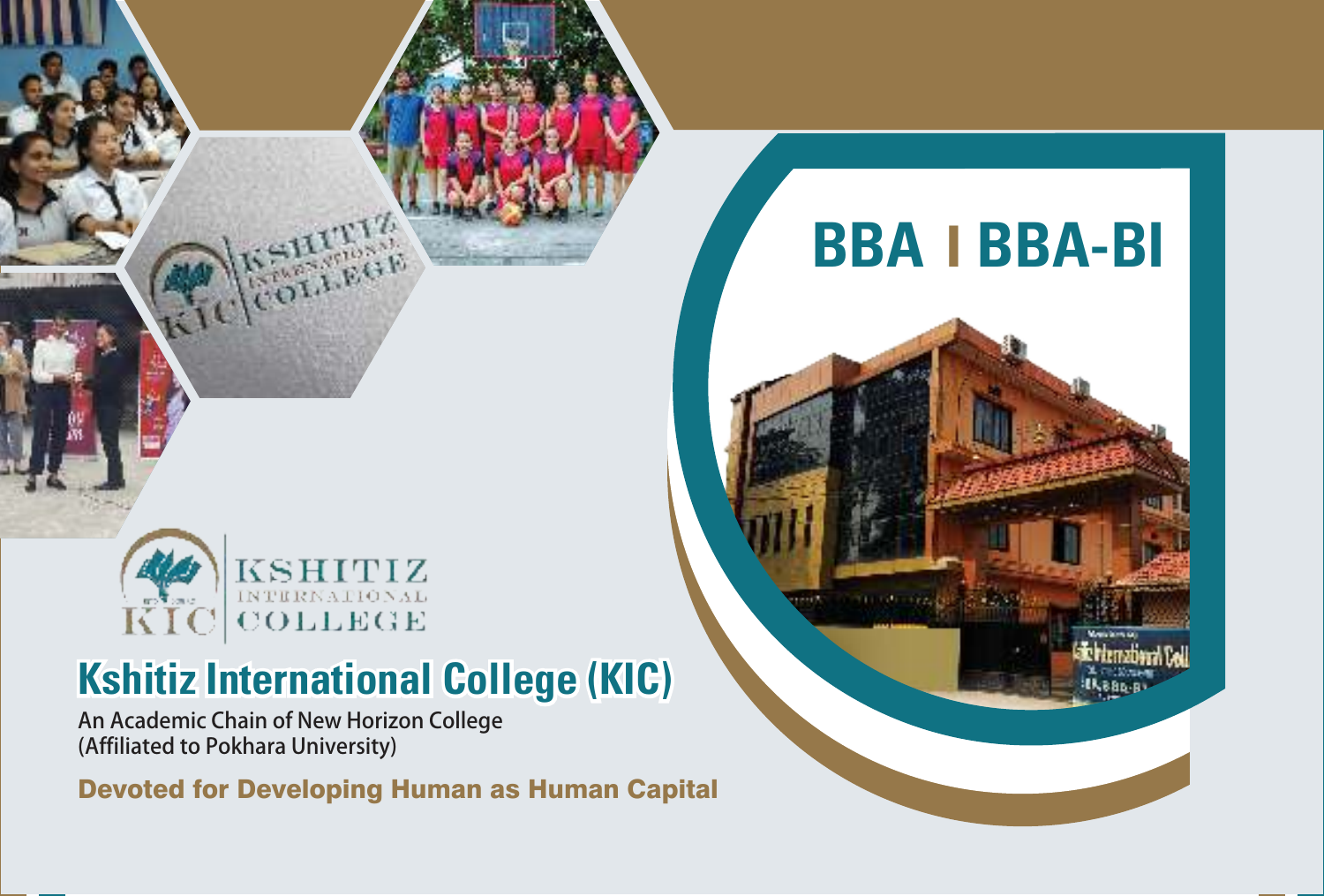

# **About KIC**

KIC, an academic chain of New Horizon College has become a platform to the students exploring their potentials leading to high quality management education. We have been running BBA and BBA-BI programs since 2009 and then it has been a platform to the students exploring their potentials leading to high quality education. It has been evidenced from global practices that these programs are applied business education programs to cater the need of dynamic organization of modern competitive age. These programs, in global context, have been established as the foundation for transferring and developing managerial and leadership skills among the students by familiarizing and exposing them to the ongoing issues, trends, and challenges of real life business community and other organization like banking and insurance companies.

In KIC, we are determined to have the best possible teachers and students to create a vibrant academic atmosphere. We remain focused on nurturing talent. With our unwavering drive towards quality excellence, a culture of collaboration and commitment to the development of our students, we inspire our students the passion to learn and excel and ultimately preparing for the challenges of the real world.

Besides, academic programs we also focus on the social involvement of the management students and developing communication skills among them to interact on the emerging socio economic and financial issues. KIC is distinct in its pedagogical aspects in relation to imparting and delivering business skills and knowledge according to rapidly changing requirement of business society.

#### **Infrastructure**

KIC has the excellent structures for its BBA and BBA-BI programmes. All the classes are **air conditioned,** spacious and CCTV installed. The building has a Seminar hall and a Conference hall with the capacity of about 200 persons at a time.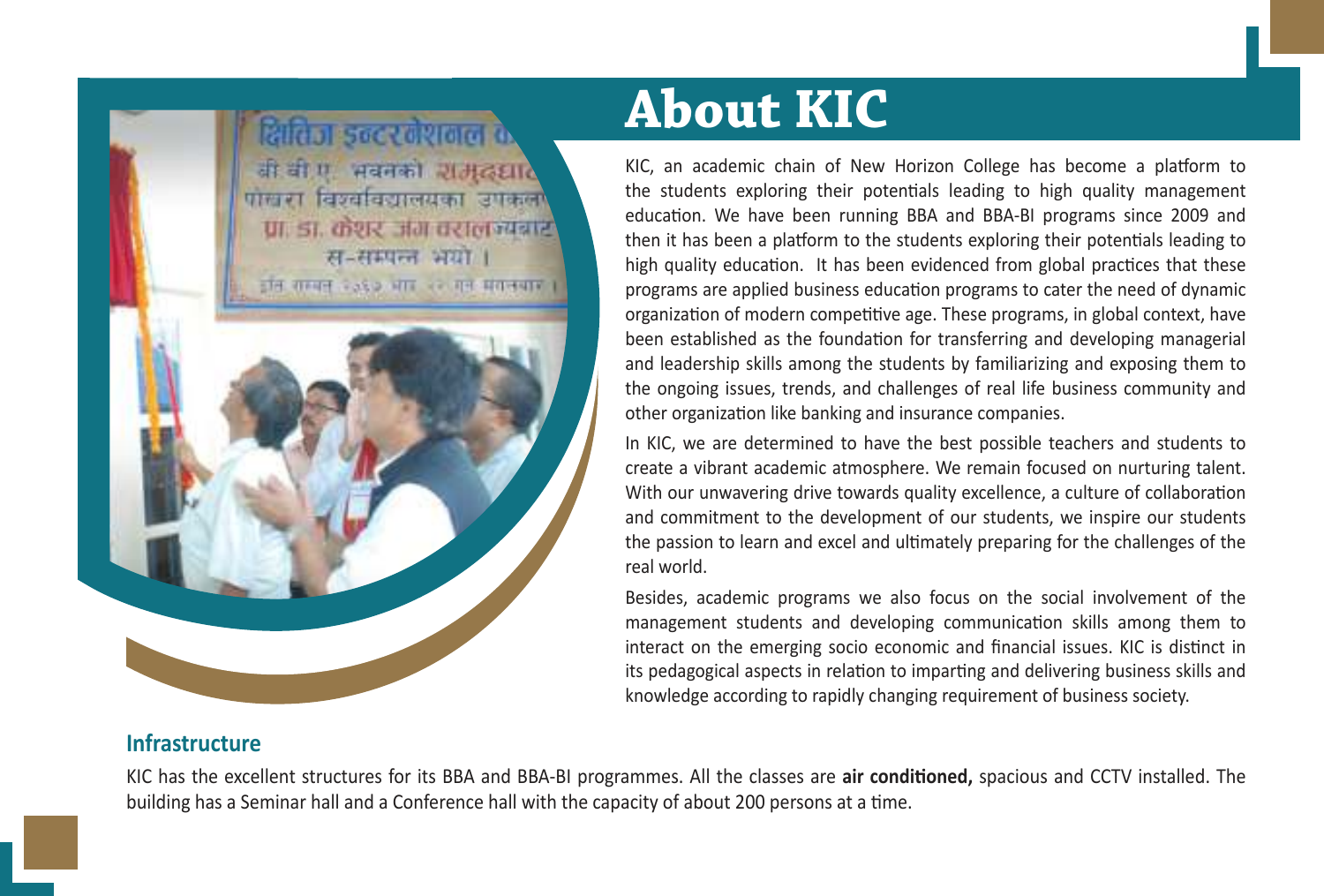## **The BBA Program**

The BBA program is basically intended for the students seeking their career in Business Administration and Professional Management with the demand of the  $21^{st}$ century management. It provides them with sounds conceptual foundation and practical skills in various areas of business and management.

The program specially aims to:

- $\triangleright$  Prepare students to start professional career in business and public management at an entry level management position.
- $\triangleright$  Inculcate positive attitude, abilities and practical skills that are essential for socially responsible and competent manager.
- $\triangleright$  Develop adequate foundation for higher studies in management.

Prince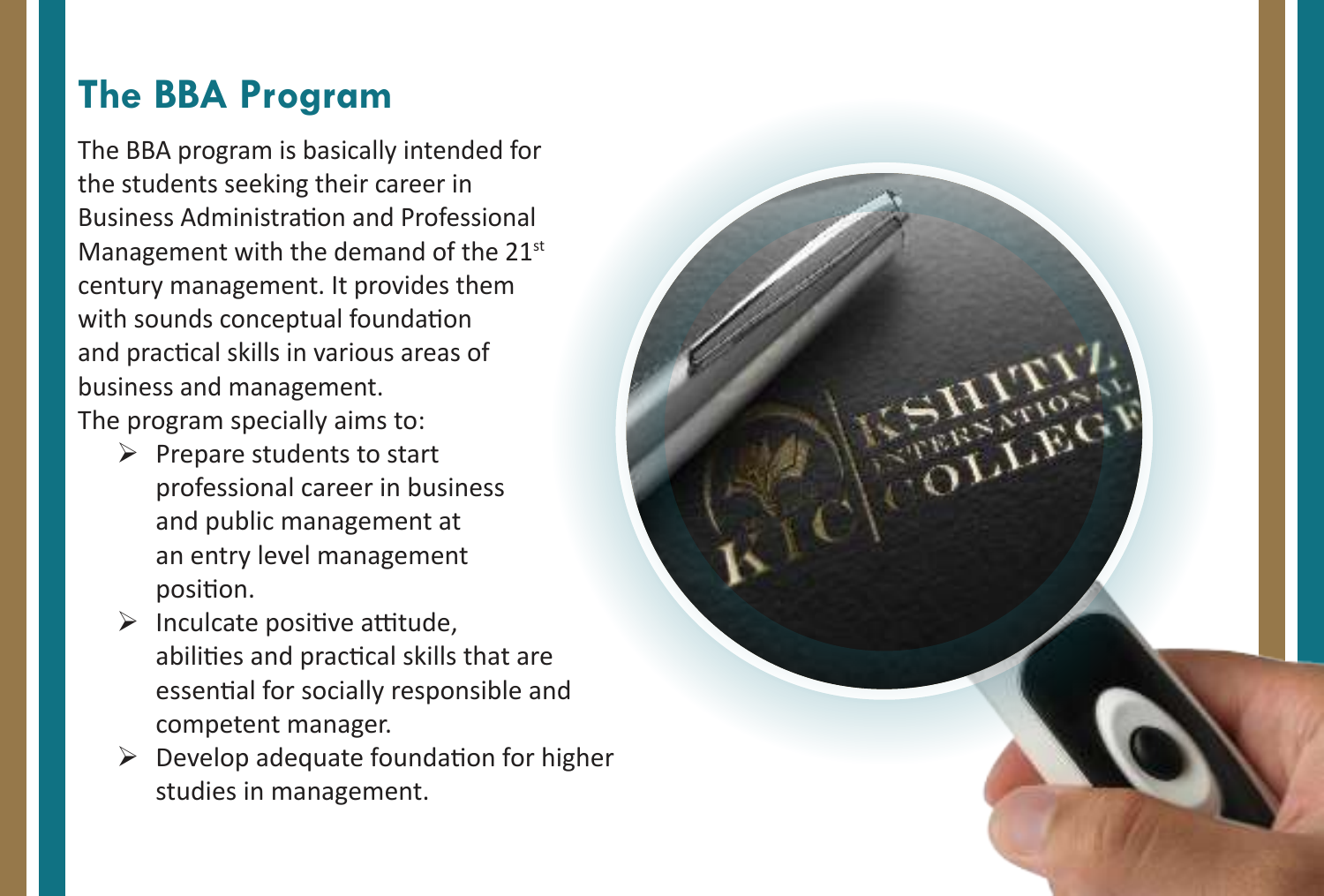## **The BBA-BI Program**

**The bachelor of Business Administration on Banking and Insurance (BBA-BI) program is designed to produce professional managers in banking and insurance businesses. The program provides students with sound conceptual foundation and practical skills in various areas of banking, finance and insurance. Specially, the program aims to develop graduates who:**

 **have a sound knowledge base and proper conceptual underpinnings of business** 

**management, banking, finance and insurance.**

- **Are well acquainted with the broader contexts of business organization in Nepal and wider world.**
- **Are independent, critical and creative thinkers with analytical and problem solving skills.**
- **Are competent in written and oral communication, including the ability to use electronic media and computers for business communication.**
- **Have the ability to work in team and individually.**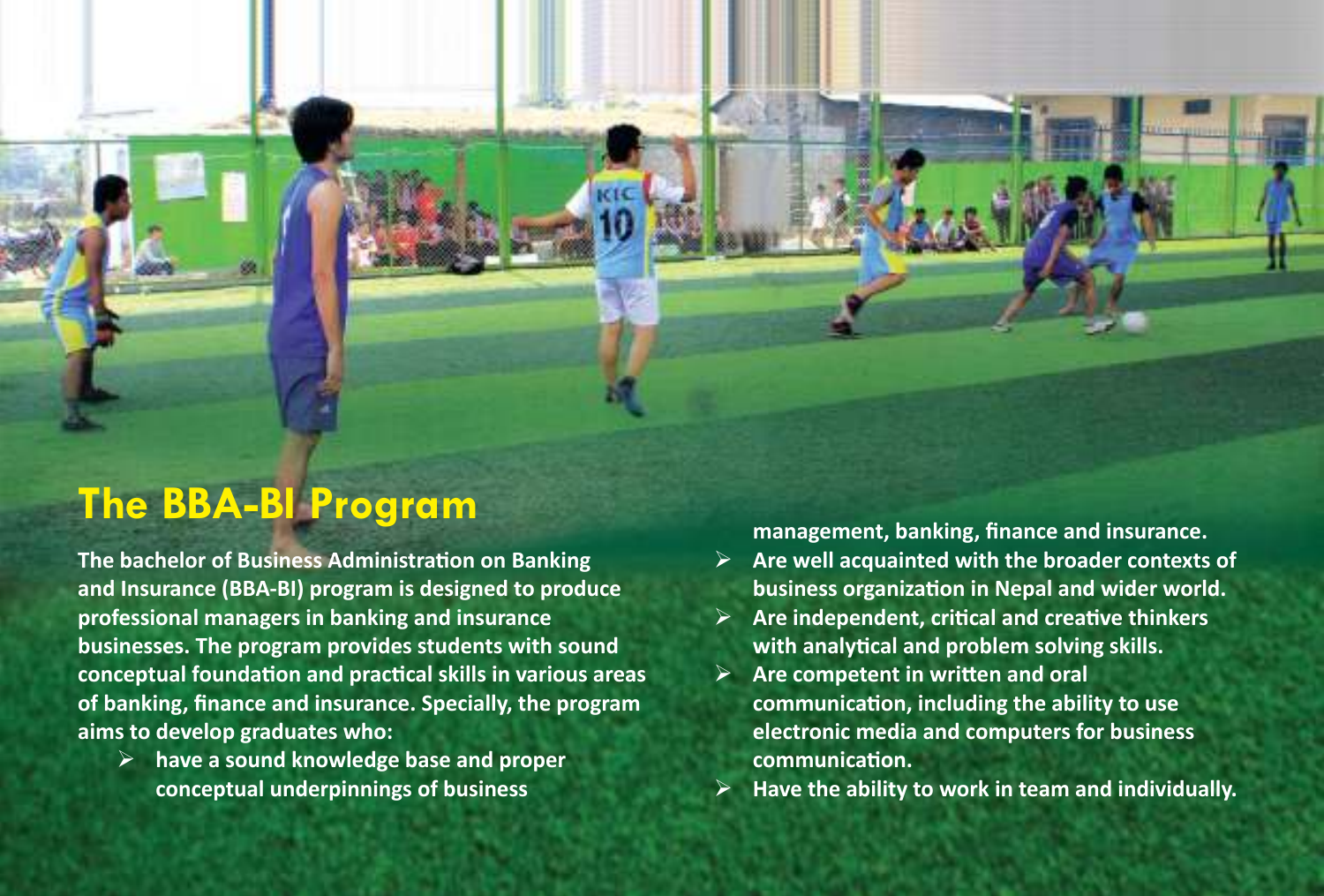## **Entry Requirement**



**10+2 (With at least 'C' Grade)/ Proficiency Certificate Level (PCL) or Equivalent as recognized by PU.**

**Pass the KIC Management Aptitude Test (KIC MAT)**

## **Admission Procedure**

| <b>First</b>  | Fill the KIC admission form (downloading from the college website or getting from the college)                                                            |  |
|---------------|-----------------------------------------------------------------------------------------------------------------------------------------------------------|--|
| <b>Second</b> | Pass the KIC Management Aptitude Test (KIC-Mat)                                                                                                           |  |
| <b>Third</b>  | Prove yourself appropriate in the group discussion on emerging business, management,<br>organizational and economic issues in national and globle context |  |
| <b>Fourth</b> | Face an interview in presence of your guardians                                                                                                           |  |
| Get started   | Admission                                                                                                                                                 |  |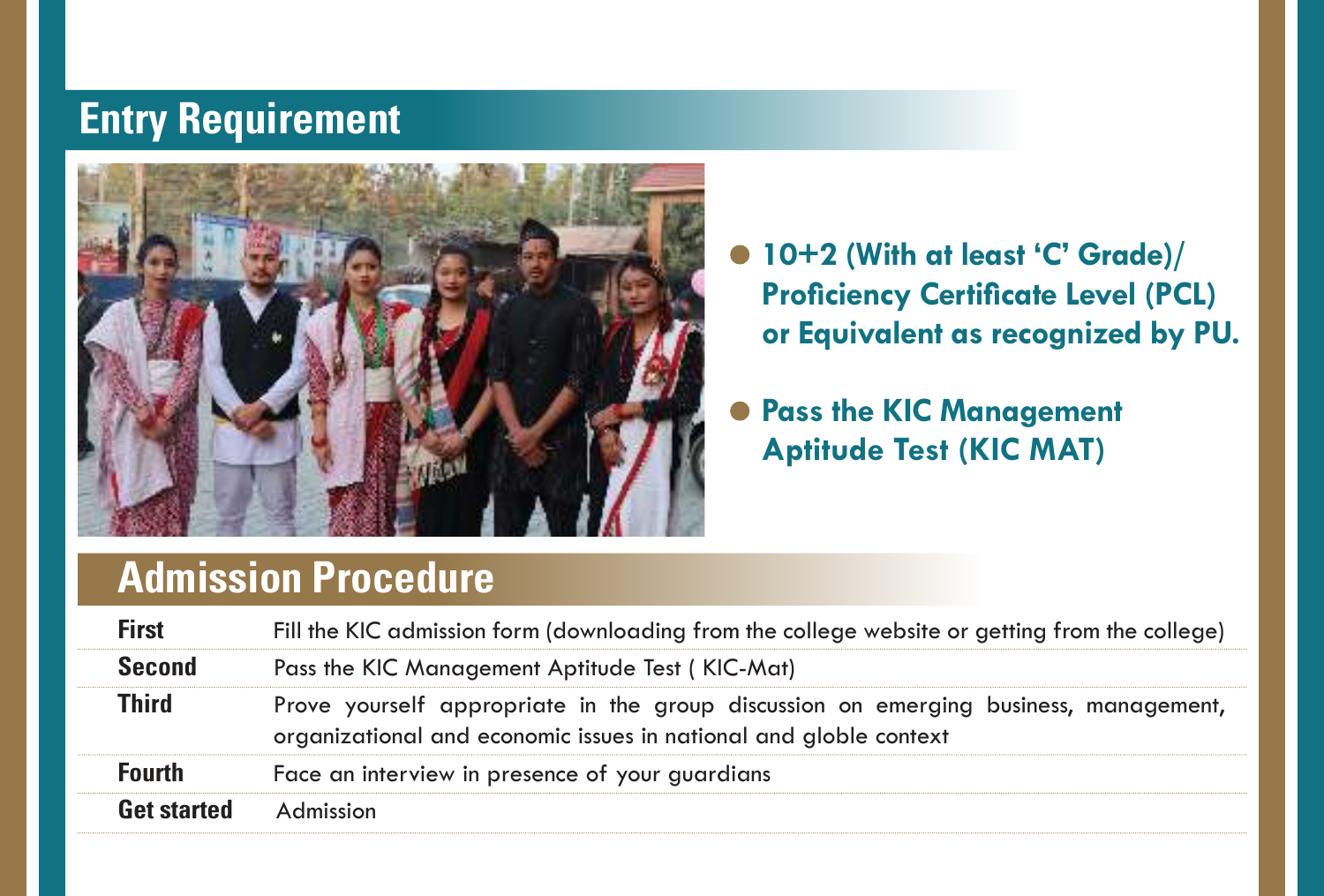# **Scholarships**

KIC offers following scholarship schemes for the prospective students

**Entrance Toppers:** (on the basis of weighted average score of entrance test and 10+2 score)

- **100% of Semester Fee** to the first entrance topper for the first semester only.
- **50% of semester fee** to the second entrance topper for the first semester only.
- **25% of semester fee** to the third entrance topper for the first semester only.

### **The KIC Special Scholarship:**

For talented and creative students from marginalized & deprived groups, family of martyrs and war victims, and differently able students KIC special scholarship is offered (Limited to two students only) as determined by KIC management committee.

### **P.U. Scholarship:**

Completely free education is provided for the students who are selected by the Pokhara University.

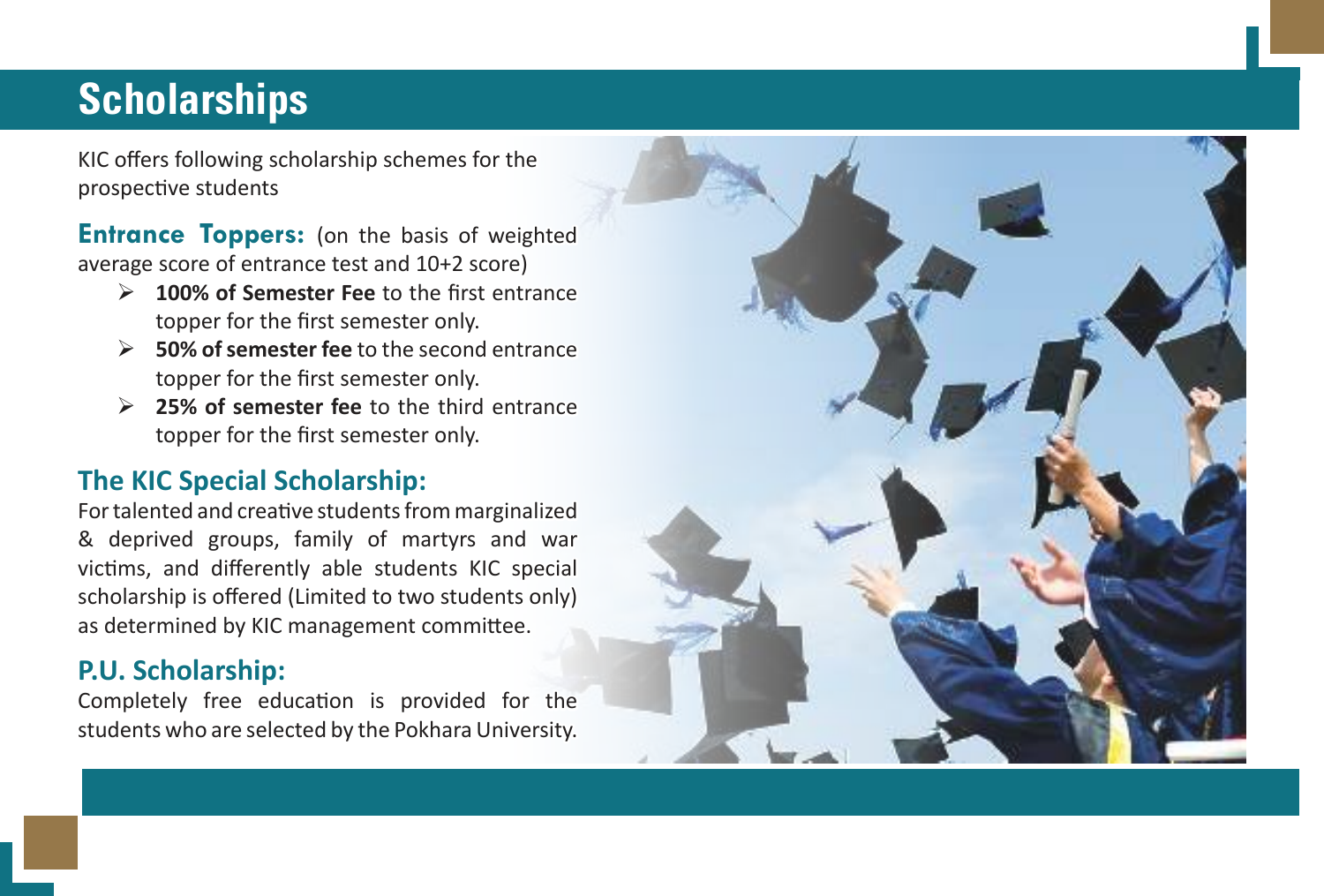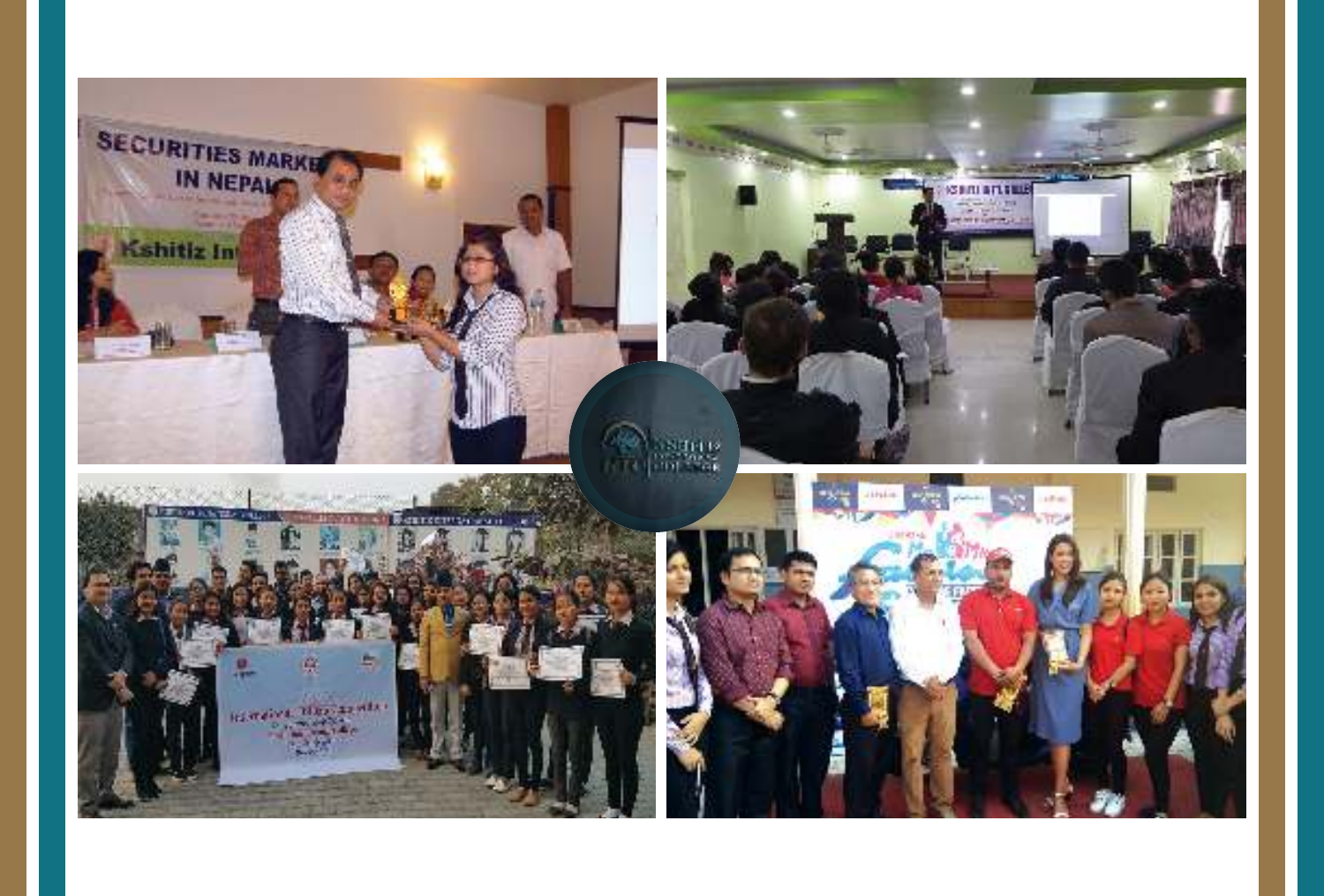# **Teaching Learning Procedures**

KIC has adopted an innovative and advanced teaching learning methodology. The vision "The inquisitive minds need creative teaching' is the rationale behind this effort. All the educational activities are conducted by the large number of qualified and experienced teaching faculty of strong academic and professional backgrounds. The teaching is entirely interactive and student centered. In addition to common lecture method of teaching, KIC emphasizes on following teaching- learning procedures for our students' overall development:

- Research based real time case analysis and presentation
- Mentoring among peers
- E- learning
- Field visit and report writing
- **Group discussion**
- **Expert opinion sharing**
- Projects assignments
- Seminar on emerging business and economic issues and many more

#### **ECA**

All the students are strongly encouraged to participate in extracurricular activities during **The Sports Week**. All of them take part in the co-curricular activities regularly conducted in the college. Students aspiring for various sports tournament are given special facilities. KIC oraganizes **KIC Cup, Inter College Basketball Tournament** every year.





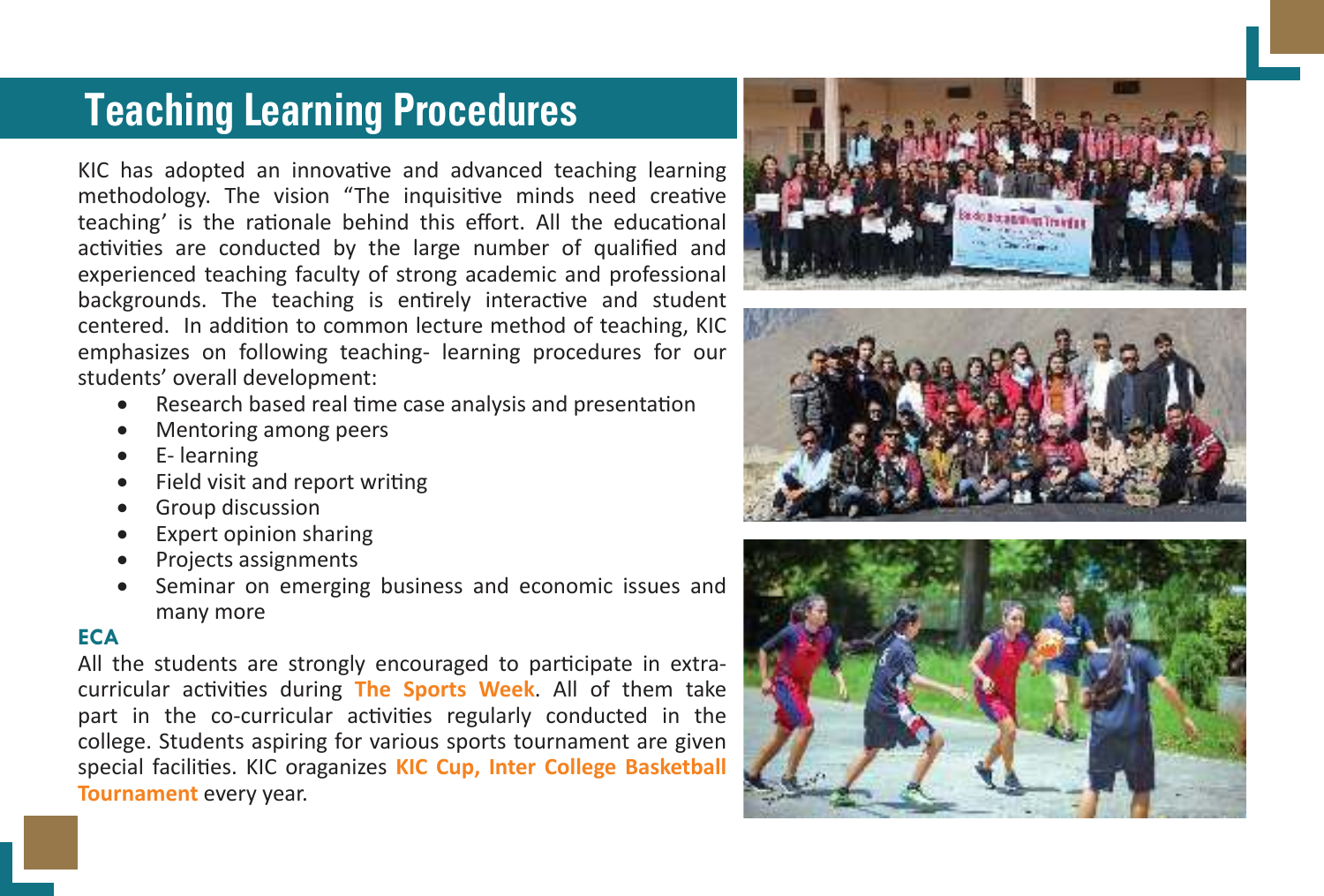# **KIC Internal Assesment**

The faculty members conduct the internal assessment. They are accountable for transparency and reliability of the entire evaluation of the students in the concerned course. The internal assessment of the students is as per the criteria given below.

| <b>Nature of Assessmet</b>                   | <b>Weightage</b><br>40% | <b>Marks</b> |
|----------------------------------------------|-------------------------|--------------|
| <b>Class Test and Preboard Examination</b>   |                         |              |
| Quiz                                         | 10%                     |              |
| <b>Case Analysis</b>                         | 10%                     |              |
| <b>Group Discussion</b>                      | 10%                     |              |
| <b>Short Field - Based Assignment</b>        | 10%                     |              |
| <b>Project Work</b>                          | 10%                     |              |
| <b>Attendance, Discipline &amp; Homework</b> |                         |              |

- $\triangleright$  Attendance below 80% is not allowed to attend final examination as per University rule.
- $\triangleright$  The concerned faculties watch the conduct, discipline and regularity of the students & report to the co-ordinator.
- $\triangleright$  The concerned faculties submit regular homework record of the students to the office of co-ordinator.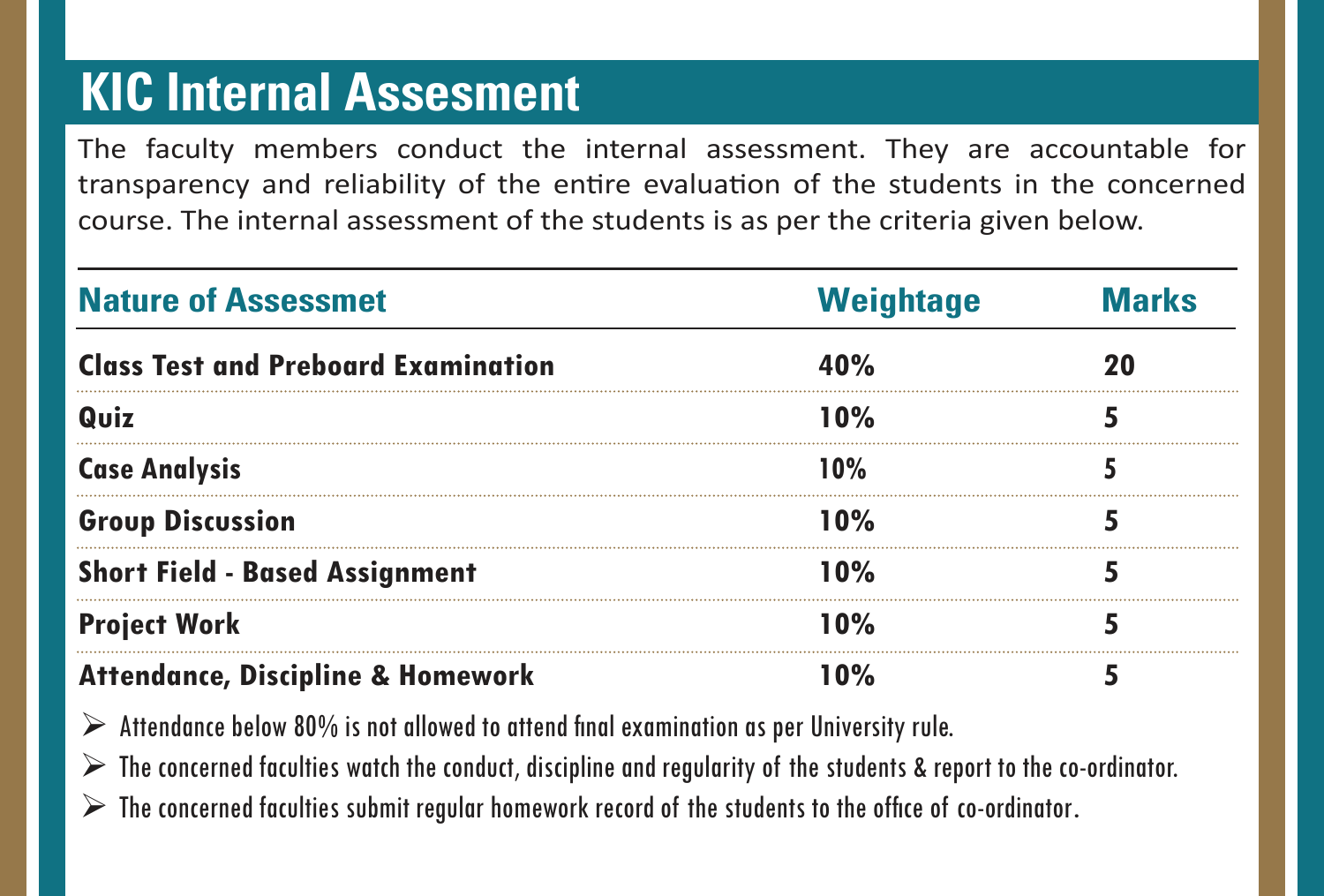# **Toppers' Views**



I feel proud in choosing KIC for my BBA studies. KIC is the only institution in the town where one gets education in more creative, friendly and practical way. The encouraging and stimulating teaching faculties and well equipped computer lab, resourceful library, modern class room and effective management are the strength of KIC. I am happy that KIC has brought the entire corporate world in to me. In deed, KIC has offered me a real flavor of business world.

**Ashim Sharma (Alumnus of KIC)**

Member, Faculty of KUSOM-BBA Program



#### Hi friends

This is Binita Chhetri who graduated from KIC. Since I joined KIC BBA studies I always felt it as a part of my future career. Now I feel secured about my future because it has nourished me with much more knowledge and skill. The regular trainings, workshops, case analuses, field visits, presentation in the current financial and ecomonic issues have really increased my level of confidence and have given exposure to an uncanny experience of the corporte world.

**Binita Chhetri (3rd position in BBA, Phokhara Univercity)**

#### Hello !

Namaste !



Although I had not much expectation during my admission, I now have developed a sense of a blessed and fortunate one getting opportunities to recognize my own potentials at KIC. I have been able to convince myself that I am going to be one of the most competitive and potential citizens and a pride of the nation. It's all because of exceptionally student centered teaching, maximum exposure to field works, presentations, research works, and more at Kishitiz, Hence I'd truly tell you a secret of KIC that you can feel it just after you become a momber of it.

#### **Sagar Bhandari (BBA VI)**



After my  $+2$ . I was in dilemma about which College to choose for my BBA studies. No sooner I joined KIC. I found it as I was dreaming. The co-operative and friendly teaching faculties, together with helpful seniors make KIC the best college here. We get to enhance our knowledge with the best academic environment thus becoming capable of competing in the field of business management. The dedicated instructors, visiting faculties, varieties of co-curricular activities, the quizzes and tests, inspring case analyses and presentation and many more are are realy encouraging my level of learning and understanding. KIC has built confidence and leadership skill in me. I am sure I made right decision choosing KIC for my future career.

#### **Ram Krishna Acharya (BBA IV)**



I have now felt an immense satisfaction to have joined KIC because it has helped me sharpen my talent, and given an exposure of opportunities to face any challenge in competitive markets internationally and at home. The effective and friendly classes, helpful friends, regular fieldworks and presentations, exposure to famous personalities, charming academic environment, friendly teachers and management and many more which can easlily convince you to rank Kshitiz the best college in the town.

#### **Jowed Pathan (BBA VIII)**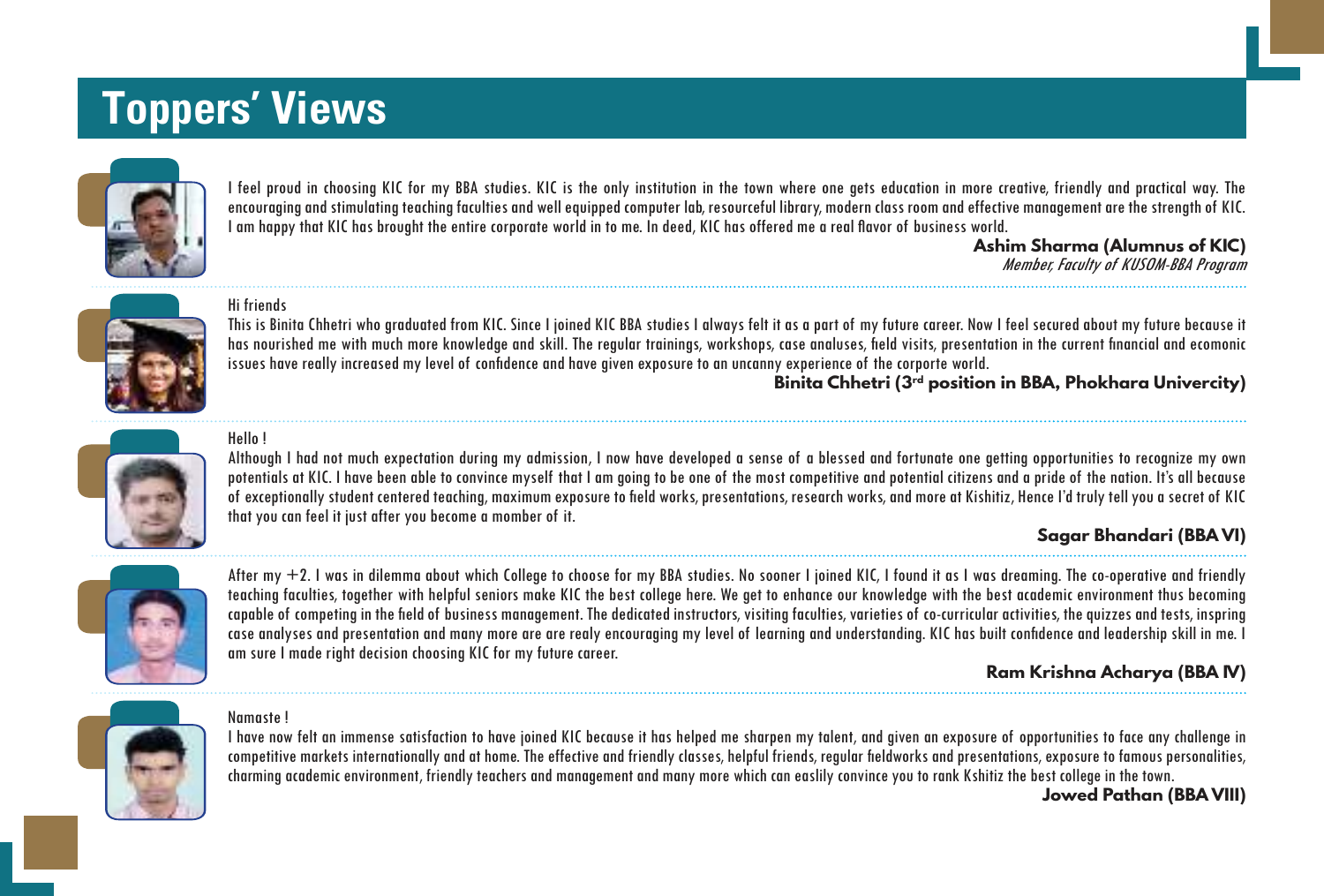

# **KIC Faculty Members**

#### Department of Finance

Dr. Surya Rana (Ph.D.) Rajendra Lamsal (M.Phil.) Chandra Kant Sapkota (M.Phil.) Durga Pd. Panta (MBS) Yubraj Neupane (MBS) Keshav Neupane (MBS)

#### Department of Accountancy

Dr. Tara Prasad Upadhyaya (Ph.D.) Lalit Man Shrestha (MBS) Bidur Gyawali (MBS) Tanka Bahadur Raut (MBS)

#### Department of Economics

Indra Bhusal (M.A., Ph.D. Scholar) Pramshu Nepal (M.Phil., Ph.D. Scholar) Padma Aryal (M.A.)

### Department of Marketing

Netra Bashyal (MBA) Bharat Bhusal (M.Phil.) Lal Bdr. Pun (M.Phil.) Shambhu Pandey (MBA)

### Department of English

Prof Dr. Jib Lal Sapkota (Ph.D.) Dr. Arun Kumar Kshetree (Ph.D.) Taranath Bhattarai (Ph.D. Scholar) Prakash KC (M.A.) Ishwari Paudel (M.A.)

#### Department of Mathematics & Statistics

Gopal Pd. Acharya (M. Sc/M. Phil.) Ram Hari Chapagain (M.A) Bal Krishna Pandey (M.Sc.)

### Department of IT & General Management

Tuk Raj Gurung (MBS) Ramesh Pd. Ghimire (MSc.IT/MBS) Manish Shriwastav (MBA) Durga Adhikari (MBS) Namrata Bhandari (MBA)

#### Departme of Social Science

Niraj Lacoul (M.A.) Laxman Bhandari (M.Ed.,M.A.)

#### Department of Banking & Insurance

Niraj Gautam (MBA) Yashodhan Pandey (M.Com., CA) Sandeep Bhattarai (MBA) Lokraj Paneru (MBS)